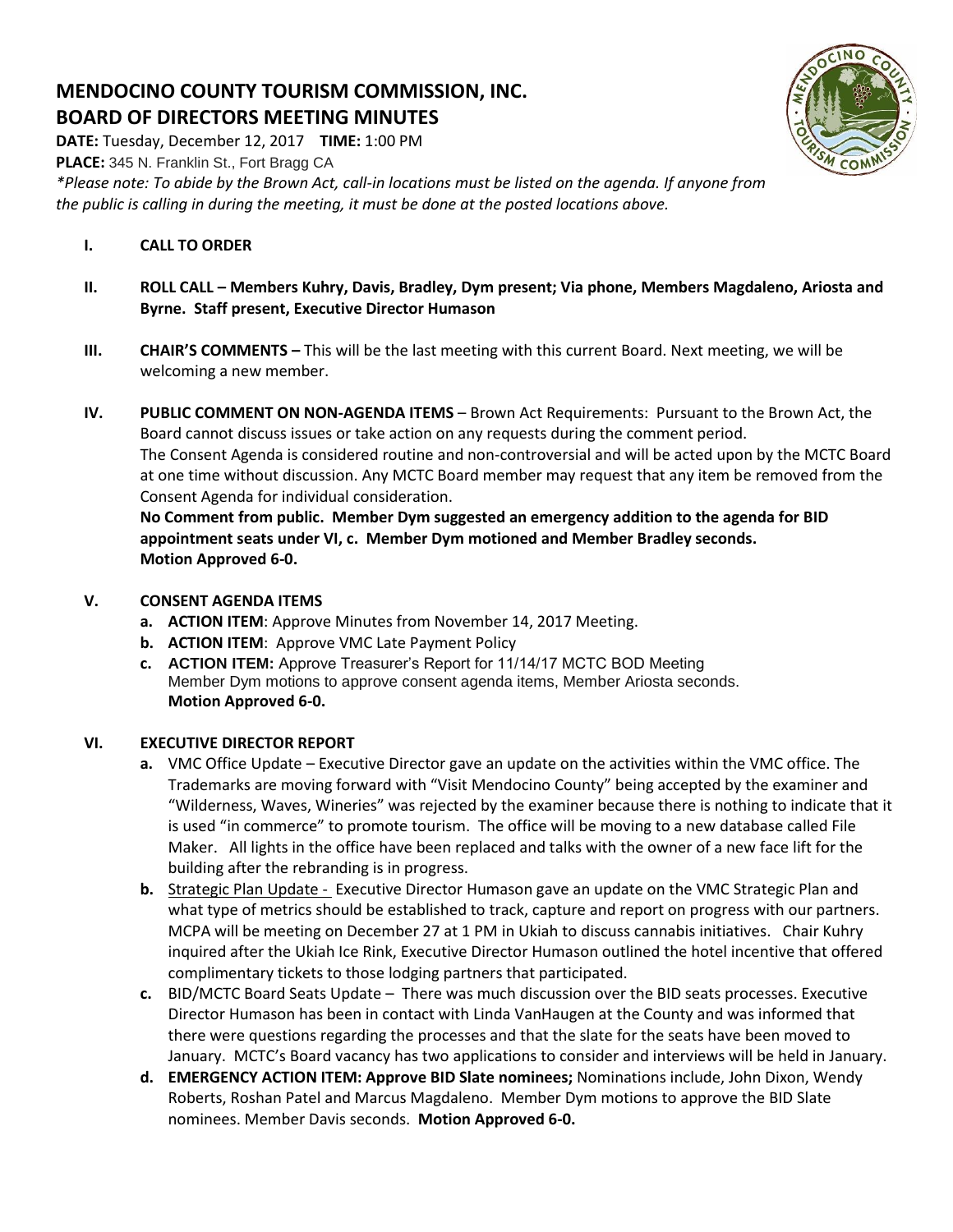### **VII. MARKETING COMMITTEE UPDATE**

- **a.** Marketing Committee Chair Report Member Dym gave an update on the Mushroom Festival and the metrics on the online digital campaign. Results were outstanding and plans to implement a digital campaign for the Crab Festival is in the works along with a new landing page to compensate for the higher online traffic.
- **b. Requested Discussion**: Feedback on proposed Quarterly Report Format Member Dym opened discussions regarding the format of the report. Conversation centered upon metrics and measurables and how it should tie into the strategic plan. This topic has been tabled and the Board will deliberate at their next meeting.
- **c.** Theory SF Website Design Presentation Executive Director Humason gave an update on the process of website design and brand campaign. Russell from TSF expanded upon promotion ideas and raising the awareness of Mendocino County.

*Please note: the website creative is not final. This is an opportunity for Board Members to see progress and offer input.*

### **VIII. ORGANIZATIONAL DEVELOPMENT COMMITTEE UPDATE**

- **a.** Organizational Development Committee Chair Report Member Davis reported on the progress of the Annual Board Training Day. Location will be at the Gualala Arts Center this year and a deposit has been placed. Catherine Marshall will be returning this year as the facilitator and will build upon last years progress. Staff/contractors will be included for half of the day for team and Board member building.
- **b.** Organizational Development Calendar on Trello Executive Director Humason gave an overview of the organizational calendar. This calendar outlines important business items that must be completed on an annual basis including, but not limited to, MCTC/BID Board Seat processes, Quarterly and Annual Reports and County Contract renewal.

### **IX. FINANCE COMMITTEE UPDATE**

- **a.** Finance Committee Chair Report Chair Kuhry gave an update on the last finance committee's meeting and explained the proposed changes from VMC's CPA, Joe Arch concerning the previous year's carry over and the contingency fund. Committee also reviewed and recommended for approval the 2015/16 Audit and revised VMC's financial statements with the proposed changes. Committee also discussed a budget line item for Emergency Marketing Fund. This idea stemmed from the recent fires and the much-needed marketing for the County to bring in visitors.
- **b. ACTION ITEM**: Approve October Financials Member Dym motioned to approve and Member Bradley second. **Motion Approved 6-0.**
- **c. ACTION ITEM**: Approve 2015-16 Audit Member Dym motioned to approve and Member Bradley second. **Motion Approved 6-0.**

### **X. PERSONNEL COMMITTEE UPDATE**

- **a.** Personnel Committee Chair Report Chair Kuhry gave an update on the Personnel Committee. Executive Director Humason's six-month review is due and information will go out.
- **b. ACTION ITEM:** Approve VMC's Injury & Illness Prevention Program Member Bradley motions to approve and Member Byrne seconds. **Motion Approved 6-0.**
- **c. ACTION ITEM:** Approve VMC's Employee Handbook Member Ariosta motions to approve and Member Davis seconds. **Motion Approved 6-0.**

#### **XI. FESTIVAL COMMITTEE UPDATE**

**a.** Festival Committee Chair Report – Member Byrne gave an update on the festival committee. Committee members reviewed three grant funding applications. Taste of Mendocino's application was approved as well as the application for AV Wine Growers for the Pinot Festival. Crab Festival is moving